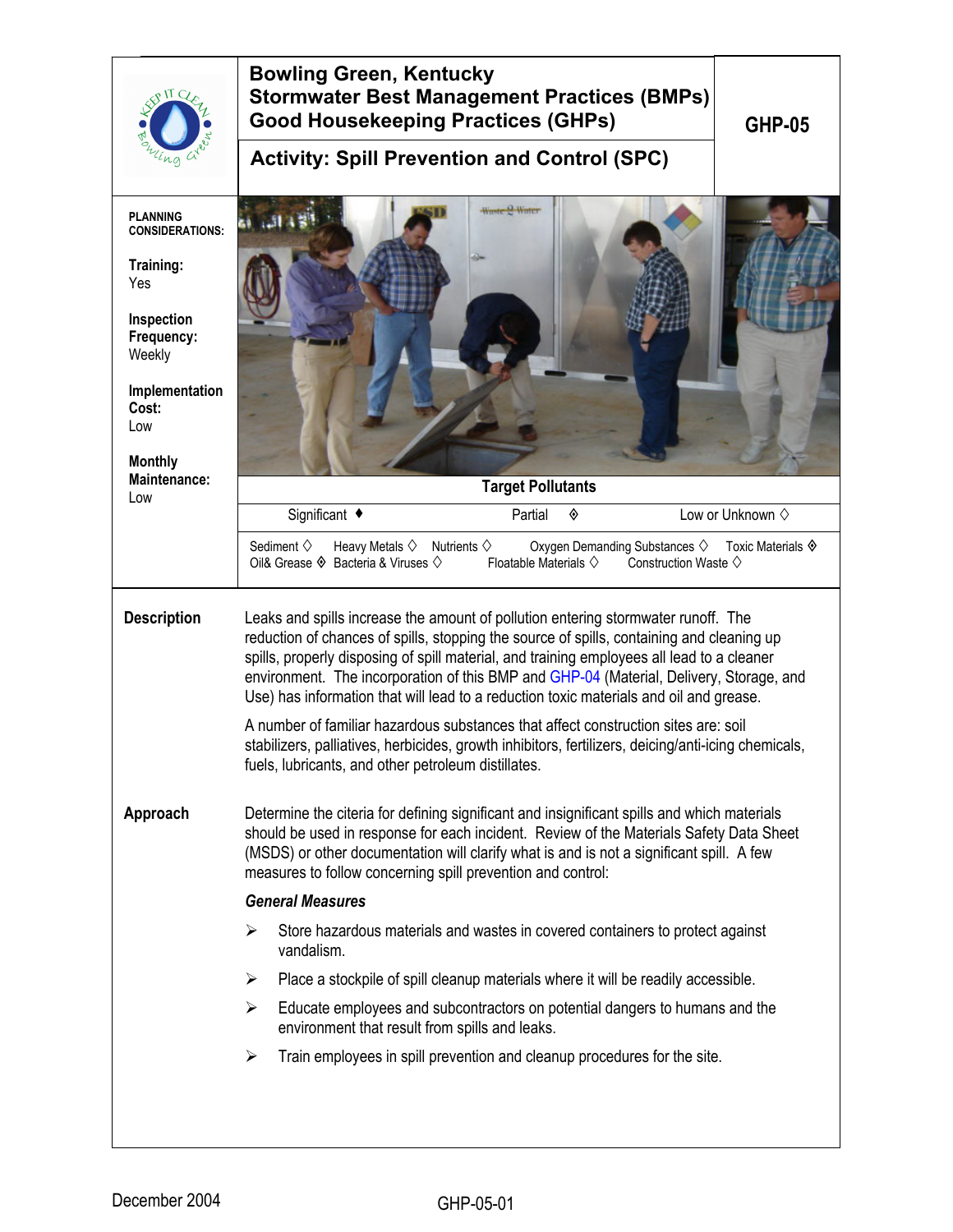|                      | <b>Activity: Spill Prevention and Control</b><br><b>GHP-05</b>                                                                                                                                                                                                                                                                                                                                                                                                    |  |  |  |
|----------------------|-------------------------------------------------------------------------------------------------------------------------------------------------------------------------------------------------------------------------------------------------------------------------------------------------------------------------------------------------------------------------------------------------------------------------------------------------------------------|--|--|--|
| Approach<br>(cont'd) | Hold regular meetings to discuss and reinforce appropriate disposal procedures<br>➤<br>(incorporate into regular safety meetings).                                                                                                                                                                                                                                                                                                                                |  |  |  |
|                      | $\blacktriangleright$<br>Establish a continuing education program to indoctrinate new employees.                                                                                                                                                                                                                                                                                                                                                                  |  |  |  |
|                      | $\blacktriangleright$<br>Designate a foreman or supervisor to oversee and enforce proper spill prevention and<br>control measures.                                                                                                                                                                                                                                                                                                                                |  |  |  |
|                      | <b>NOTE:</b> The first step for any spill cleanup, whether minor or significant, is for the employee<br>to identify the spilled material or to find a co-worker that can do so. Once identified it may<br>be necessary for personnel to use Personal Protective Equipment (PPE) prior to continuing<br>with the cleanup. If the spill is significant or hazardous, then it will likely require help from a<br>local emergency response team with more experience. |  |  |  |
|                      | Cleanup                                                                                                                                                                                                                                                                                                                                                                                                                                                           |  |  |  |
|                      | Clean up leaks and spills immediately.<br>➤                                                                                                                                                                                                                                                                                                                                                                                                                       |  |  |  |
|                      | $\blacktriangleright$<br>Use as little water as possible when cleaning spills. Use a rag for small spills, a damp<br>mop for general cleanup, and absorbent material for larger spills. If the spilled<br>material is hazardous, then the used cleanup materials are also hazardous and must<br>be sent to either a certified laundry (rags) or disposed of as hazardous waste.                                                                                   |  |  |  |
|                      | Never hose down or bury dry material spills. Clean up as much of the material as<br>➤<br>possible and dispose of properly. See the waste management BMPs in this section<br>for specific information.                                                                                                                                                                                                                                                             |  |  |  |
|                      | <b>Minor Spills</b>                                                                                                                                                                                                                                                                                                                                                                                                                                               |  |  |  |
|                      | Minor spills typically involve small quantities of oil, gasoline, paint, etc. which can be<br>$\blacktriangleright$<br>controlled by the first responder at the discovery of the spill.                                                                                                                                                                                                                                                                           |  |  |  |
|                      | $\blacktriangleright$<br>Use absorbent materials on small spills rather than hosing down or burying the spill.                                                                                                                                                                                                                                                                                                                                                    |  |  |  |
|                      | Remove the absorbent materials promptly and dispose of properly.<br>➤                                                                                                                                                                                                                                                                                                                                                                                             |  |  |  |
|                      | The practice commonly followed for a minor spill is:<br>$\blacktriangleright$                                                                                                                                                                                                                                                                                                                                                                                     |  |  |  |
|                      | 1. Contain the spread of the spill.<br>2. Recover spilled materials.<br>3. Clean the contaminated area and/or properly dispose of contaminated materials.                                                                                                                                                                                                                                                                                                         |  |  |  |
|                      | <b>Semi-Significant Spills</b>                                                                                                                                                                                                                                                                                                                                                                                                                                    |  |  |  |
|                      | Remove the absorbent materials promptly and dispose of properly.<br>➤                                                                                                                                                                                                                                                                                                                                                                                             |  |  |  |
|                      | ≻<br>Semi-significant spills still can be controlled by the first responder along with the aid<br>of other personnel such as laborers and the foreman, etc. This response may require<br>the cessation of all other activities and the use of PPEs.                                                                                                                                                                                                               |  |  |  |
|                      | Clean up spills immediately:<br>➤                                                                                                                                                                                                                                                                                                                                                                                                                                 |  |  |  |
|                      | 1. Notify the project foreman immediately. The foreman shall notify the Engineer or<br>Safety Manager.<br>2. Determine if spill response construction personnel are qualified to perform the<br>cleanup in a safe manner. Alert additional trained personnel if necessary<br>including a Haz-Mat team or dial 911 for local authorities.<br>3. Contain spread of the spill.                                                                                       |  |  |  |